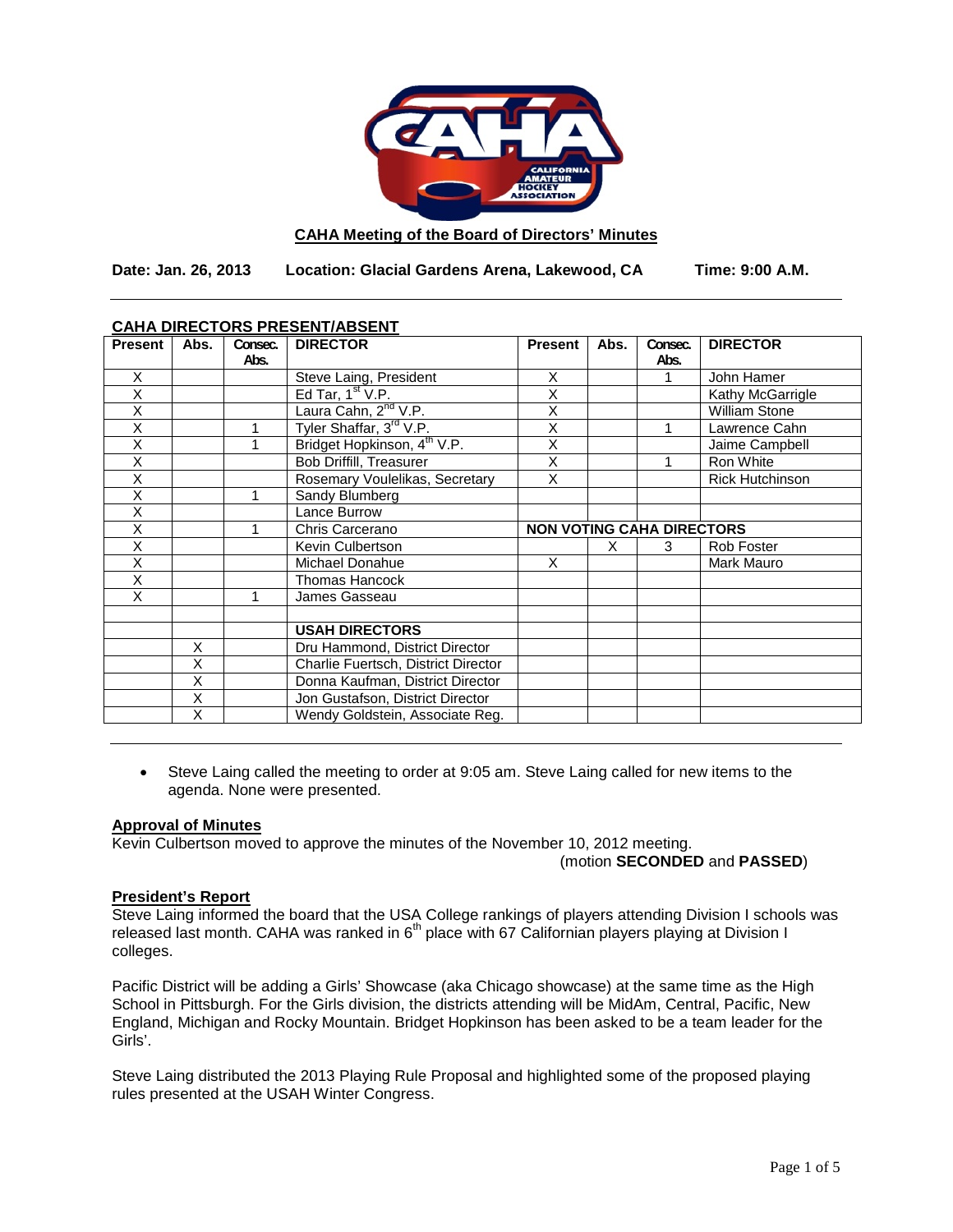# **President's Report (cont'd)**

- The playing rules changes will be every 4 years instead of every two years.
- CAHA's Rule 620 proposal cleared the playing committee with the addition of a match penalty.
- All items (refer to handout) marked as approved will be voted on at the June Annual Congress.
- Proposal 22 states that you may not wear a helmet without the approved HECC sticker
- Proposal 34 calls for a progressive suspension for players receiving 3 or more major penalties for dangerous actions. They added a penalty for fighting
- Rule 304 ~ No concussion monitoring device recognized
- Ear pieces on helmets must be worn

Steve Laing reported that they will be reviewing mouthpieces. The Girls' national team does not wear any mouthpieces. There could be a required change coming for youth.

Steve Laing attended two town hall meetings. One of them was on Safesport with a committee looking at on ice components, players, bench personnel, first-aid, etc. Steve was asked to give a presentation. The USOC is coming out with training videos with the full program out in June and manuals and training ready in August. USAH asked if they can use CAHA's power point Safesport presentation. There will be Safesport training for coordinators during the month of March in Colorado.

Steve Laing informed the board that there is a Pacific District meeting next month. USA Hockey is recommending that District's no longer complete the Block Grant forms but rather they should have their affiliates apply and complete the forms, etc. directly for the Block Grant money.

Steve Laing reported that Dan Rogness, the Pacific District Registrar, is retiring and Steve is recommending nominating Wendy Goldstein.

### **Financial Report**

Bob Driffill distributed the financials dated July 1 to December 31, 2012. Steve Laing asked if the amount of \$7000 expensed for the scheduler is correct. Laura Cahn stated that this amount has already been accounted for in the Tier II scheduling. Mark Mauro stated that the Cd's are maturing in March and recommends that Bob Driffill researches the rates. Mike Donahue moved to allow the chair of the Finance Committee to select the best available rate/term.

### (motion **SECONDED** and **PASSED**)

# **Select Camp**

Ed Tar reported that 184 players are attending the CAHA Select Camp. They have about 15 coach evaluators and everything is going well so far. Ed Tar thanked SCAHA and Norcal for all of their help. This year we had more players playing out of state who were evaluated at our camp as well as more injured players on the injury list.

### **Disputes Resolutions & Penalty Review Report**

Ed Tar reported that it has been quiet since November. There was a match penalty assessed to a player for removal of a helmet. No hearing was called because upon further investigation there wasn't any removal of a helmet. Ed clarified that we do not automatically call a hearing for a match penalty.

Ed Tar informed the board that an adult hearing is scheduled for this afternoon for an adult player for an assault of an official. There is an appeal this afternoon to the full board for a screening alert.

Bridget Hopkinson asked if there was a way to have the Rocky Mountain Registrar update the USAH Consent to Treat forms, etc., that are being used for the Select camps. Chris Carcerano added to please email him the changes they would like to see in the documents. Ed Tar stated that he will send Bob Driffill a summary of the expenses, etc.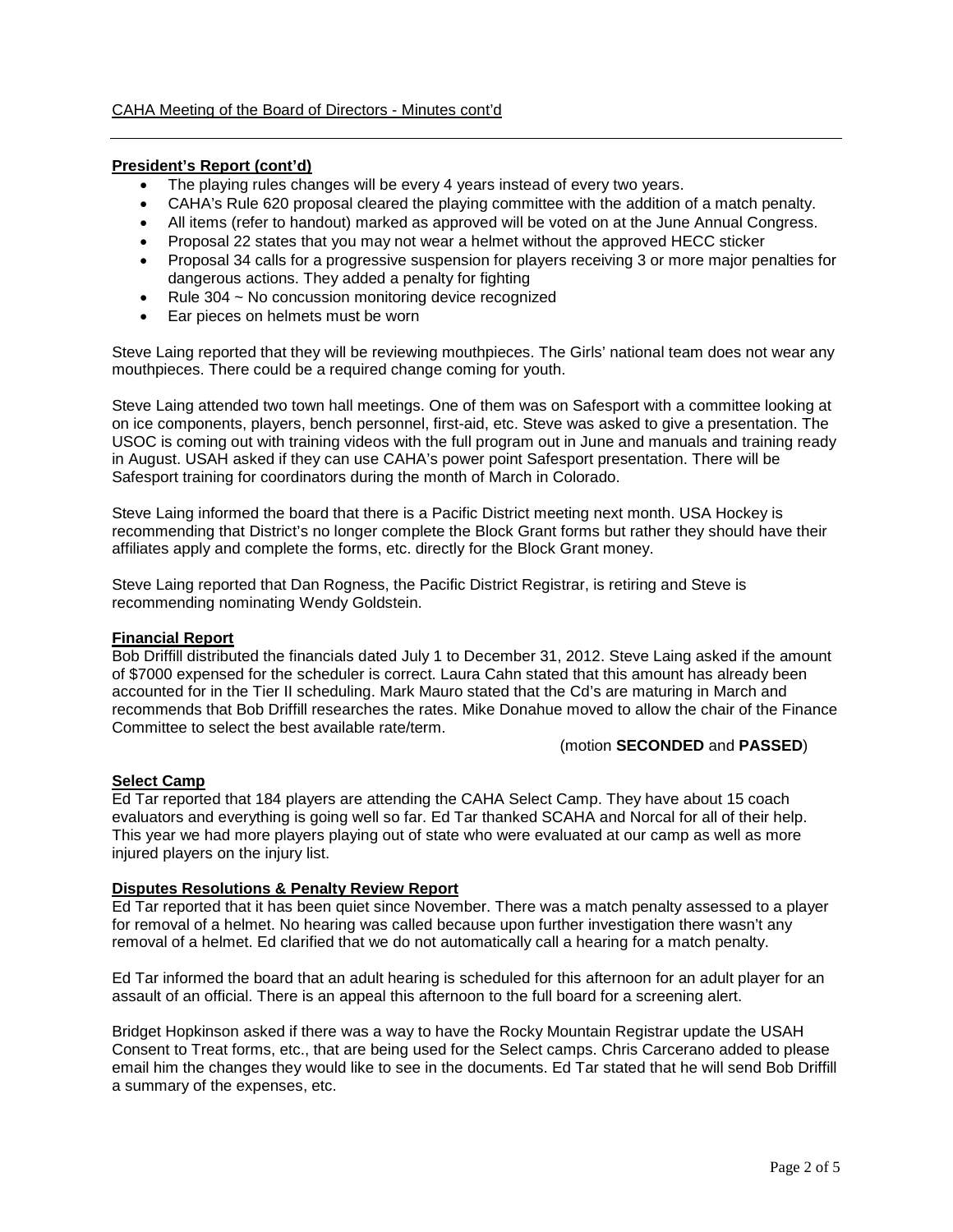### **Mite Cross-Ice Exception**

Steve Laing informed the board that he is currently on USA Hockey's Youth Executive's subcommittee to review requests for exceptions to the Mite 8U cross-ice games from states across the US. There are no exceptions at the 6U division. Norcal has had cross-ice games for a while and SCAHA just recently voted to no longer schedule Mite games. SCAHA clubs/Rinks will be running their own Mite programs. Starting next season USA Hockey will no longer sanction tournaments with full ice games at the 8U division. Steve Laing asked the board for their opinion on requesting or not requesting the full ice game exceptions.

Mike Donahue moved to allow each rostered 8U team the following: a maximum of 12 full ice games which includes tournaments after January 1<sup>st</sup> for the 2013-14 season and no exception for the  $\overset{\sim}{6}U$ division; to allow for a maximum of 8 full ice games for the 2014-15 season which includes tournaments after January  $1<sup>st</sup>$  and no exception for the 6U division; to allow for a maximum of 5 full ice games which includes tournaments after January  $1<sup>st</sup>$  for the 2015-16 season and no exception for the 6U division; to allow for no exception for full ice games which includes tournaments for the 2016-17 season. (motion **SECONDED** and **FAILED**)

Rick Hutchinson moved to allow each rostered 8U team the following: a maximum of 14 full ice games which includes tournaments after January 1<sup>st</sup> for the 2013-14 season and no exception for the 6U division.

# (motion **SECONDED** and **FAILED**)

Rick Hutchinson moved to allow each rostered 8U team the following: a maximum of 12 full ice games which includes tournaments after January 1<sup>st</sup> for the 2013-14 playing season and no exception for the 6U division.

#### (motion **SECONDED** and **PASSED**)

John Hamer moved for reconsideration of the motion above that was just taken and passed. (motion **SECONDED** and **FAILED**)

Mike Donahue moved to allow for a maximum of 8 full ice games for the 2014-15 season which includes tournaments after January 1<sup>st</sup> through to April 30<sup>th</sup>, and no exception for the 6U division; to allow for a maximum of 5 full ice games which includes tournaments after January  $1<sup>st</sup>$  through to April 30<sup>th</sup>, for the 2015-16 season and no exception for the 6U division; to allow for no exception for full ice games which includes tournaments for the 2016-17 season and on and no exception for the 6U.

#### (motion **SECONDED** and **PASSED**)

#### **Youth Council Report**

Laura Cahn reported that CAHA is currently prepping for the state playoffs. Tier I is in two weeks in El Segundo, Tier II is on March 15 in Simi and A/B is in April. We have one more Tier II weekend next week and the Tier II playdowns are coming up next month. There is a rules committee meeting scheduled for April 26<sup>th</sup> in LA. It will be a two day meeting. If you have any suggestions please email them to Laura Cahn. The only controversial issue this season was with the PW AA Jr. Gulls team. They decided to attend the PW Quebec tournament and CAHA will move the  $9<sup>th</sup>$  place team into the playdown bracket.

Steve Laing asked for some of the Norcal directors to help out with the Adult Tournament in April.

John Hamer reported that the High School state playoffs are the weekend of March 2<sup>nd</sup> in San Jose. This year there will be a Division I and a Division II playoff (Nationally Bound) at the same time with 4 teams in each division. The method of selecting the Division I teams will be determined at a later time.

Steve Laing stated that USA Hockey does not allow  $8<sup>th</sup>$  graders rostered on high school rosters but can be rostered as Bantam teams playing in a high school league.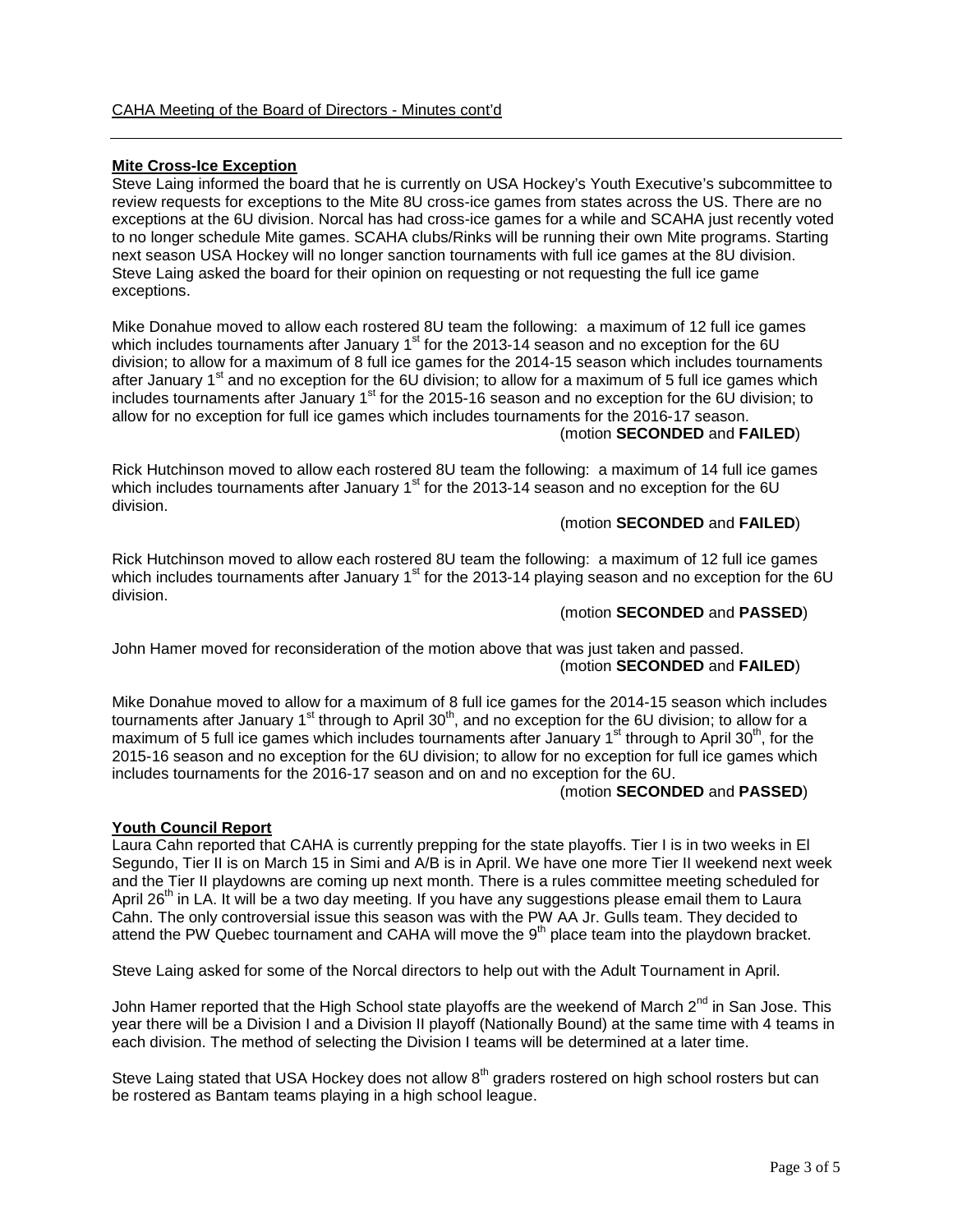### **Youth Council Report (cont'd)**

Steve Laing stated that California girls' players showed very little interest in attending the American Showcase with only 5 players from San Jose teams and 3 players from Pasadena showing any interest. Steve added that the other CA slots were turned over to the District to select players for the Pacific district team.

#### **Tournament Report**

Sandy Blumberg informed the board that the fees for the Tier I/II state playoffs will be increased due to the double elimination format, etc. The fees will be approximately \$1600 to \$1650. We will have medals for the first and second place teams.

# **Adult Tournament**

Tyler Shaffar stated that we are well under way with teams registering. USA Hockey is sending out the information via their data base to all adult registrants in USA Hockey. USA Hockey will be subsidizing the alcoholic beverages for the adult tournament. Mike Donahue was contacted by the president of the Northern California Women's club. She would like to see CAHA advertise three levels of Women's competition; Women's C, Women's B and Women's Novice. Steve Laing asked who they are playing now. Why do we not have those teams they play join the adult tournament?

#### **Member Services**

Jaime Campbell reported that we have 33 registered travel programs, 20 registered adult programs, 6 disabled programs, 4 Women's/Girls' recreational programs, two high school programs and 20 in-house programs for a total of 85 CAHA member associations. We've collected \$12,430 in member registrations. There are 11 remaining programs that have yet to pay with one of them being a travel program, the Stockton Colts, the others are house programs or new.

Steve Laing stated that the Stockton Colts' president needs to be informed that their club is not in good standing and will be post season ineligible.

Laura Cahn asked if the concussion committee has created the revised coaches/managers' forms. Jaime Campbell stated that they will have that for the May meeting for review.

#### **Director of Referee Report**

Mark Mauro shared with the board Matt Leif's Jan. 10<sup>th</sup> response regarding concussion detection devices on helmets. Steve Laing informed Mark Mauro that he needs to inform the officials that as of January  $19<sup>t</sup>$ California will not be allowing any detection devices on helmets, please make reference to the rules regarding the helmet sticker and rule 620's current status, etc.

Mark Mauro informed the board that the schedule for El Segundo has already been done. There are 12 from LAHOA, 2 from San Diego and 3 from Norcal. In addition, he has advised that all game 7's are an "if necessary" and that all game 6's and game 7's are treated as championship games.

#### **Director of Coaches Report**

Steve Laing stated that all issues regarding deadlines, modules, clinics for coaches should be all directed to Chris Carcerano and not Youth Council.

#### **Old Business**

Steve Laing stated that only one program has asked for the one goal equipment.

#### **New Business**

Steve Laing informed the board he will be bringing the bylaw changes to the full board in May. The elections are coming up in May. Steve Laing read the names of the directors that will be up for election.